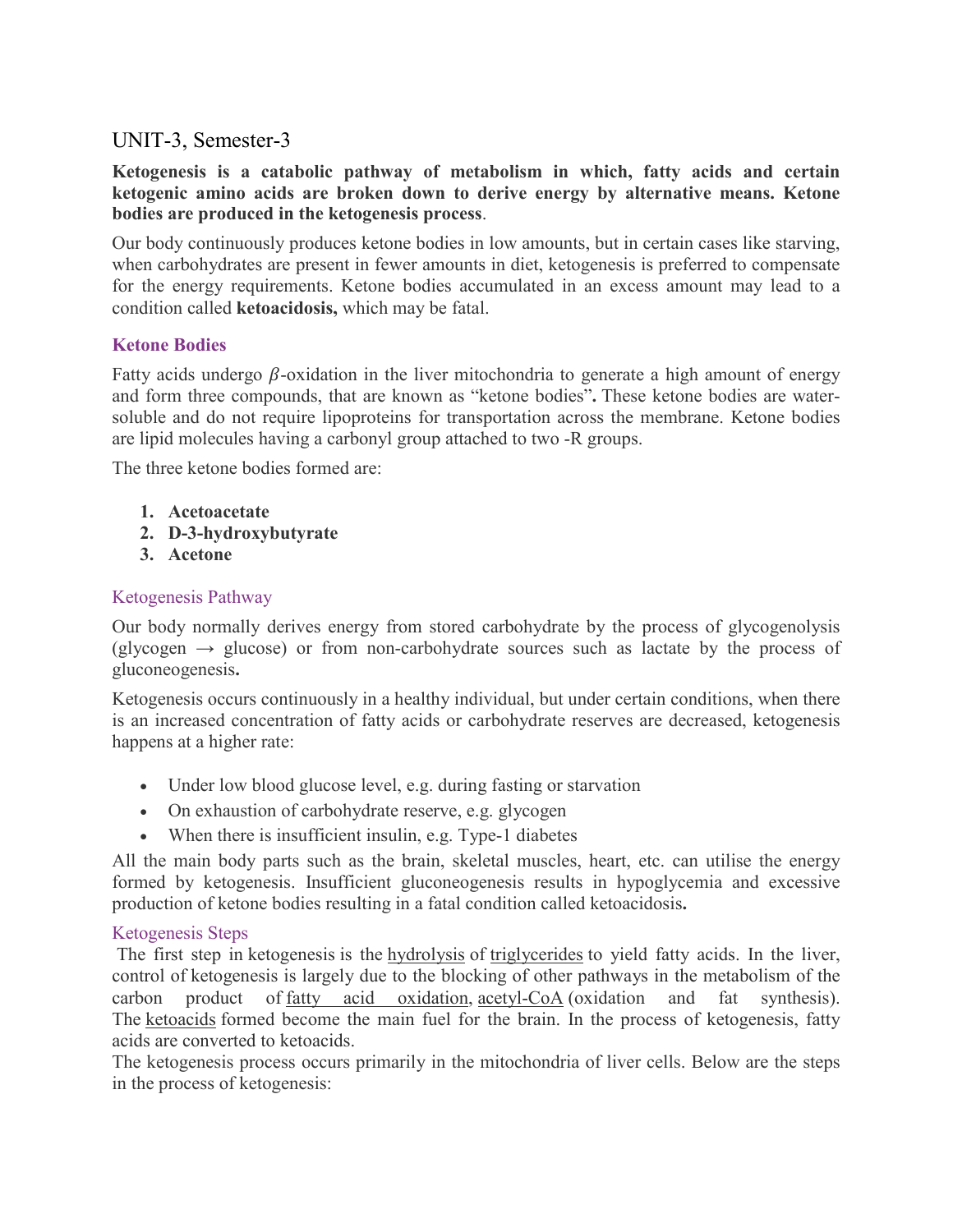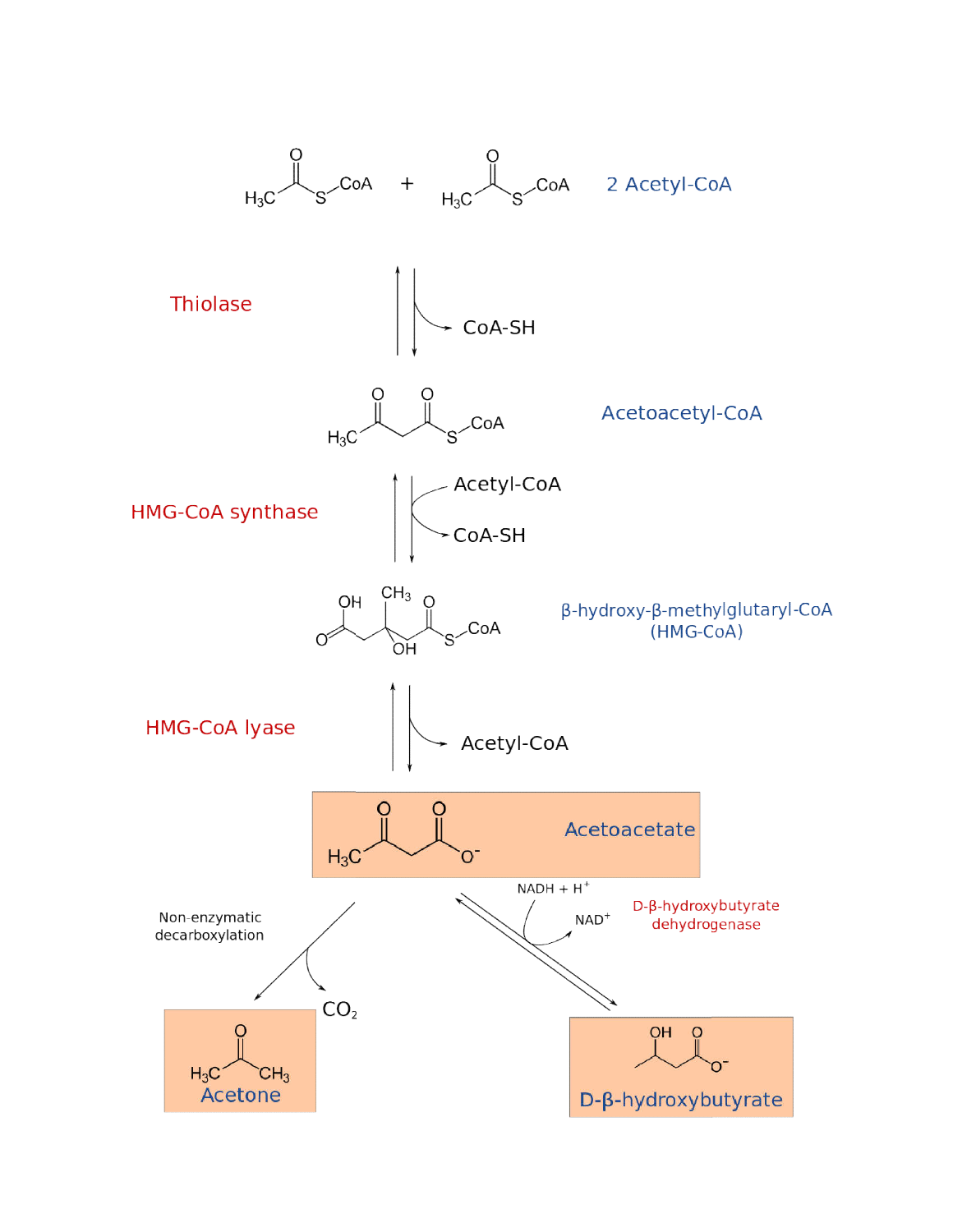- 1. Transfer of fatty acids in mitochondria by carnitine palmitoyltransferase CPT-1
- 2.  $\beta$ -oxidation of fatty acid to form acetyl CoA
- 3. Acetoacetyl-CoA formation: 2 acetyl CoA form acetoacetyl CoA. The reaction is catalyzed by the enzyme thiolase
- 4. 3-hydroxy-3-methylglutaryl-CoA (HMG-CoA) synthesis: the step is catalyzed by HMG-CoA synthase
- 5. Acetoacetate formation: HMG-CoA is broken down to acetoacetate and acetyl-CoA by the action of HMG-CoA lyase

Acetoacetate thus produced forms other ketone bodies, acetone by decarboxylation and D-3 hydroxybutyrate by reduction

Liver, which produces ketone bodies, primarily in the mitochondria, cannot utilise it due to lack of an enzyme  $\beta$ -keto-acyl-CoA transferase.

Acetoacetate and D-3-hydroxybutyrate are used by the body to get energy. These ketone bodies are circulated out of the liver cell.

In the extrahepatic tissues, the following reactions occur:

- D-3-hydroxybutyrate is converted back to acetoacetate by  $\beta$ -hydroxybutyrate dehydrogenase
- Acetoacetate is converted back to acetyl-CoA by  $\beta$ -keto-acyl-CoA transferase
- Acetyl-CoA enters the citric acid cycle (TCA or Kreb's cycle) and produces 22 ATP molecules
- Acetone is excreted out

Ketogenesis process is regulated by Insulin. Hormones such as glucagon, thyroid hormones, catecholamines, cortisol increase ketogenesis rate by stimulating the breakdown of free fatty acids.